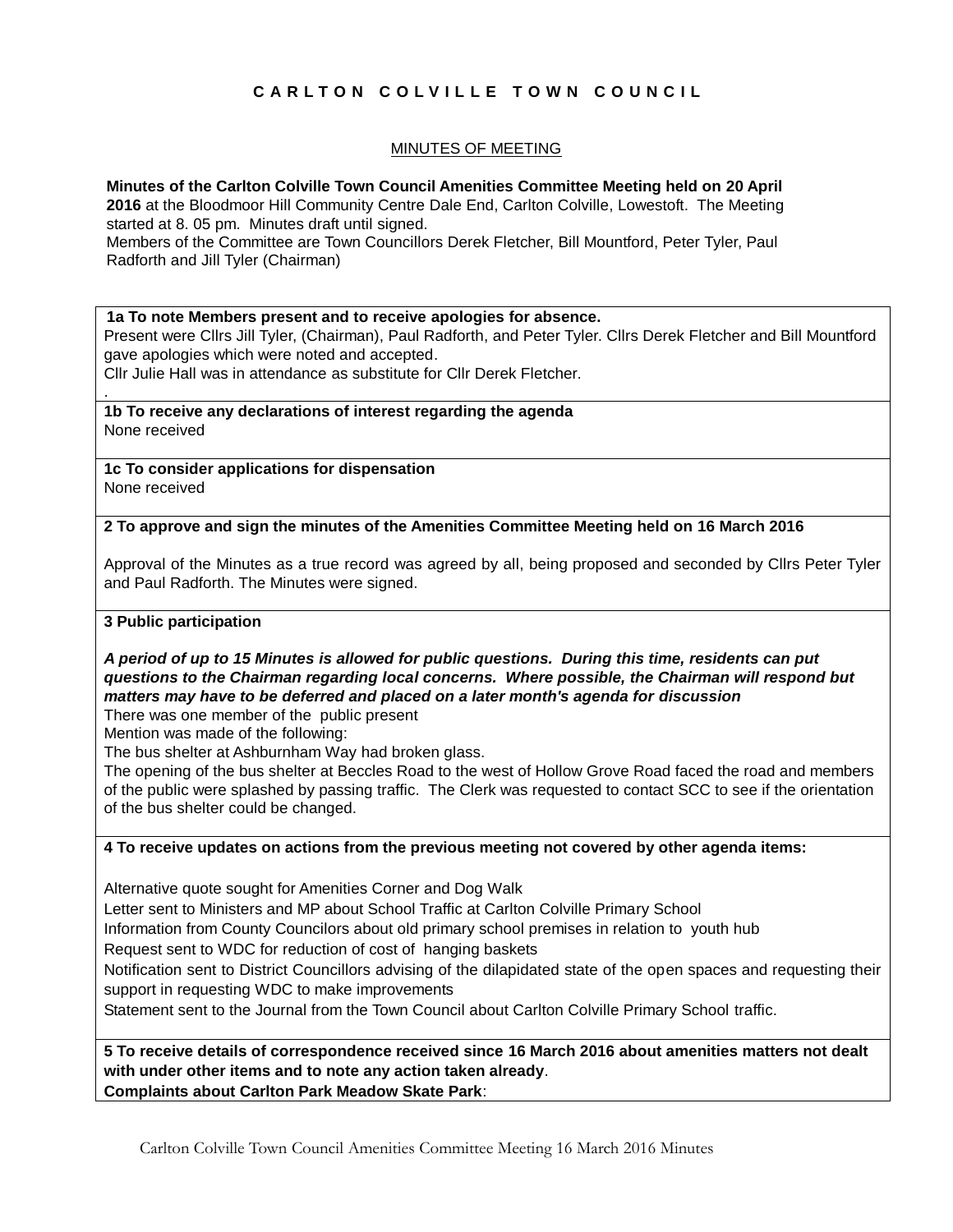Further complaints about damage to the skate park ramps had been received. Waveney Norse had reported that it was struggling to source replacement boards for the ramps. The bin and the concrete with which the bin had been fixed down had been removed and placed inside the teen shelter. It was agreed that the Skateboard Park would be an agenda item at the next Amenities Meeting.

## **Comments on cutting of vegetation at Bells Path:**

Comments were noted and it was confirmed that the work had been done with the help of volunteers to aid residents.

## **Information from SCC about funding for Youth Hub:**

Money was available from various charity sources.

## **Notification about CIL receipts**

WDC had advised that receipts due to Carlton Colville amounted to £5975.96. WDC reminded councils that the use of funds needed to be reported by 31 December of the following year. The clerk was requested to draw up a draft procedure for this.

## **Speeding traffic**

Speeding traffic at Rounces Lane and Ashburnham Way / Hollow Grove Way was reported to the local police

## **Play Space Evaluation Report**

This was received from WDC, and WDC requested that the Council respond with any concerns about the play areas. The Clerk had advised WDC that some areas listed for Carlton Colville were not in Carlton Colville. Members were made aware that all responses needed to be received by WDC by 21 June 2016. It was agreed that completion of this report would be an agenda item at the next Full Town Council Meeting in May. The Clerk was requested to notify Members that they should all ensure that they have read the report in preparation for the May Meeting and that they should come to the May Meeting with their concerns about the play areas so that the report can be completed.

# **Asset list of land owned by WDC in Carlton Colville**

This had been forwarded from WDC to Members by District Cllr Paul Light. Members noted that the list appeared to be incomplete and also to contain areas of land that were not in Carlton Colville. The Clerk was requested to advise WDC of this.

**6 To sign under delegated authority the following payments that have already been agreed by Council**: The clerk's remuneration, Chairman's expenses for sundry items for the Council Room These were agreed by all.

**7 To receive invitation to join Suffolk Wildlife Trust to discuss changes coming to the reserve** Members agreed to accept the invitation and agreed that this would be discussed at the Full Town Council Meeting in May 2016.

**8 To agree quotes from W Norse for Hanging Baskets, and gardening at Amenities Corner and Dog Walk**  It was agreed by all, being proposed and seconded by Cllrs Jill Tyler and Paul Radforth, to accept the quotes from W Norse for cutting grass at the dog walk and cutting vegetation at Amenities Corner..

#### **9 To receive suggestions for celebration of Queen's 90th birthday**

Cllr Jill Tyler had contacted WDC about planting a tree. WDC had suggested planting an English Oak at Carlton Park Meadow. The clerk was requested to obtain costings from WDC for planting the tree and providing